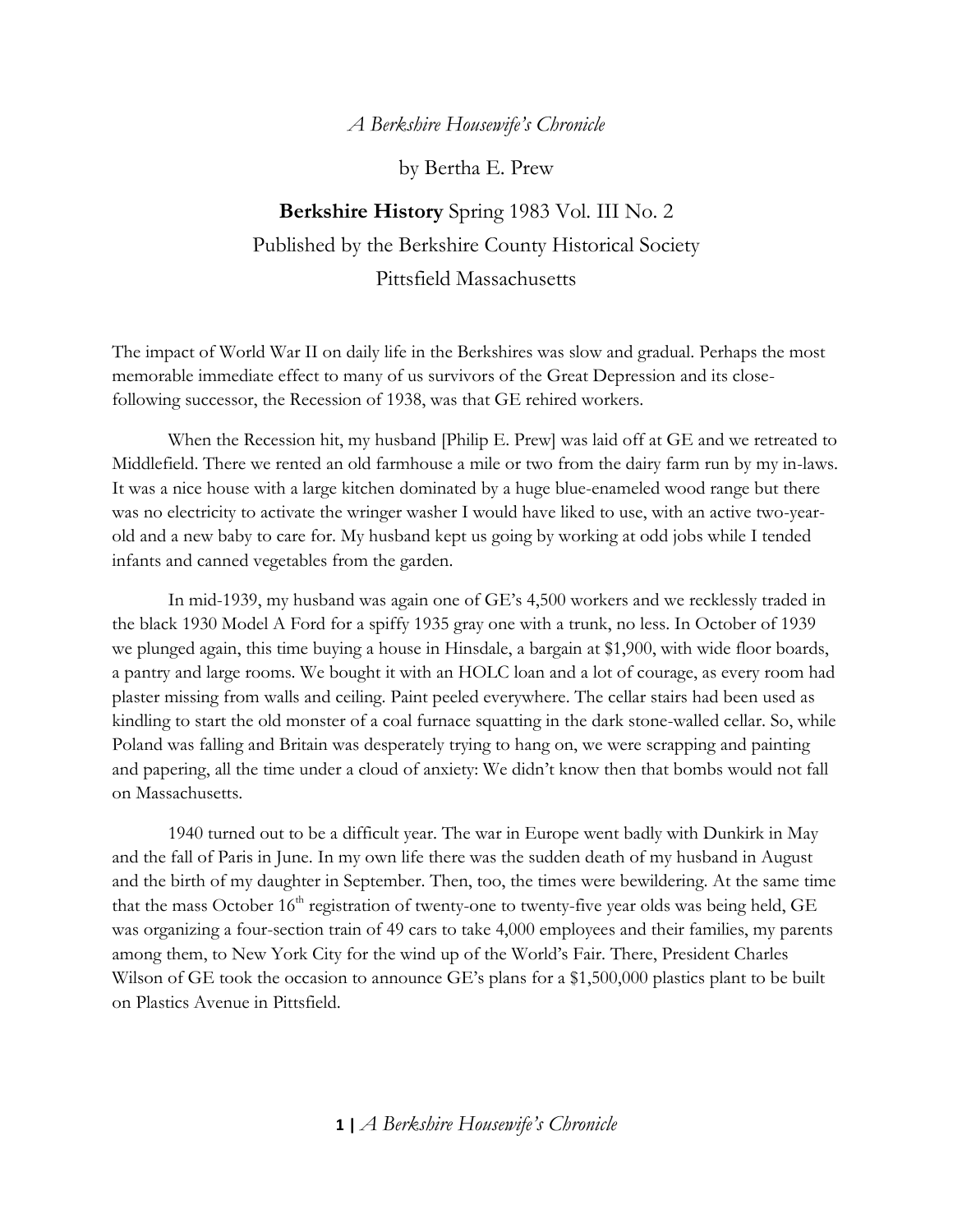This news was heartening to me, as I knew that sooner or later I must get a job. It indicated returning economic health, as did the loyal construction trade's completion of 119 single houses. Also, the Wyandotte Mill in Pittsfield had been awarded a government contract for 250,000 blankets. The Pittsfield Chamber of Commerce hailed the year's employment figures as the highest since 1917.

Still, there seemed to be no pressure building to hire women for factory work in Pittsfield, no matter how Rosie the Riveter flourished in the big California aircraft factories. In Berkshire County, the emphasis, for women, was still on aid for Great Britain. Country women knit 2,500 sweaters and made up 2,000 kit bags to be shipped out by the Red Cross under the direction of Mrs. Hugh Roney and Mrs. Daniel Beers. The committee for the Defense of British Homes collected 14 steel helmets, 6 revolvers, 6 rifles, 2 shotguns and 4 pairs of binoculars, all of which were displayed for a few days in the window of Kelsey's Market on North Street before being sent off to London.

1941 started out with a cold snowy January. Dedicated skiers continued to race the awesome Thunderbolt Trail on Mount Greylock. Ski trains full of New Yorkers and, sometimes celebrities like Gloria Swanson kept the dual rope tow at Bouquet's humming. The war was out there somewhere, a series of disasters we tried to follow on large wall maps put out by United Press, available at *The Eagle* for fifteen cents. As boundaries of countries and places names changed, we listened to the news on the radio and gave send-off parties for departing servicemen but we also laughed at "Boots and Her Buddies" on the comic page and started our gardens and sent the children off to school as always.

Just a few days before Pearl Harbor, a group of Hinsdale women, my sister in-law among them, became the first county women to get instruction as a unit of the newly formed Women's Defense Motor Corps. This was just one link in a large Civil Defense network being put together all over the country. When the Japanese struck Pearl Harbor, suddenly all kinds of plans solidified. Rescue teams, repair groups, ham radio operator groups and Red Cross classes were organized. Seven thousand county air raid wardens had ID photos taken. The Navy Recruiting Office announced that it would stay open 24 hours a day.

In the attack on Pearl Harbor, two Pittsfield men were killed of the 75 or more Berkshire County men stationed there. The day after Pearl Harbor*, The Berkshire Evening Eagle* polled pedestrians on North Street to get local reaction to the attack. The response was overwhelmingly in favor of an all-out war against the Japanese. For many, That Day marked the start of World War II.

We all knew about Britain's food rationing. Now, our own rationing loomed as a certainty. Shoes and meat were becoming scarce. But it was April of 1942 before the government was ready to institute rationing. The procedure for registration was outlined several times in *The Eagle*. All around the county, schools were designated as the place of registration, with teachers pressed into service as registrars. On April 23<sup>rd</sup> one member of a family, with signed statement of supplies on hand,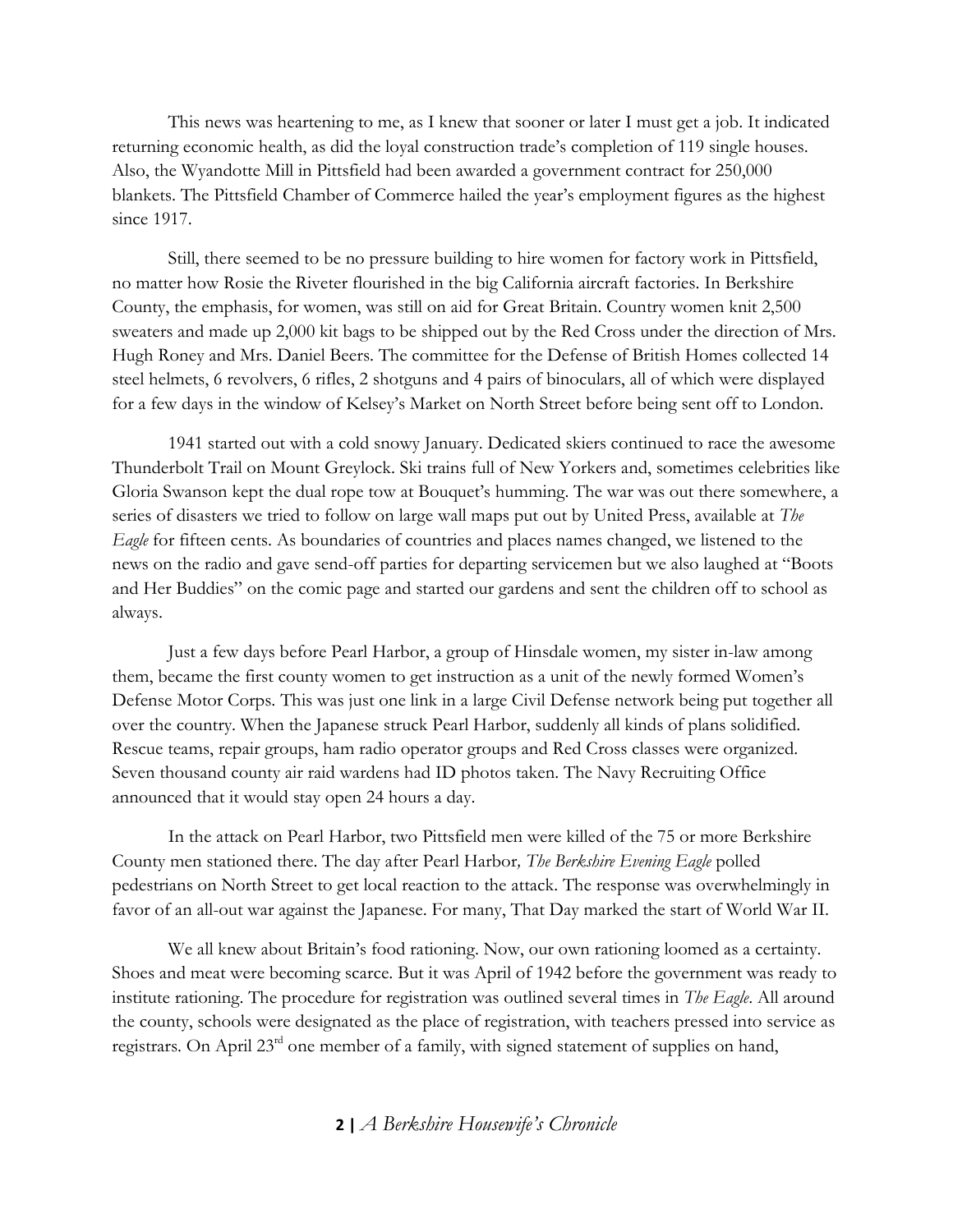registered for all and got a book for each. Coffee stamps were removed from books of members under 15. Books of departing servicemen had to be returned and O.P.A. ceiling prices went into effect.

The pinch was on. We learned to be aware of the expiration dates of stamps and not to let eager grocery clerks be helpful and remove them for us. The rationing board became calloused over stories of stamps removed by mistake, or lost, or stolen.

I don't recall instances of long lines at filing stations for gasoline. Rationing made drivers take restrictions seriously. "Necessary travel" did not include eating out at restaurants, whether you drove or called a cab. Unless your job required extra driving, you held an "A" gasoline ration book. Holders of more generous "B" and "C" books dared not be caught at sporting events lest they lose their ration books 'for the duration.' Berkshire rush hour found the streets clogged with buses. Staggered shift times prolonged rush hour at both ends of the day. People relied on the frequent trains. Gasoline coupons were saved for the big events like my brother's graduation from Union College in Schenectady in May of 1942. It had been many months since I had been that distance in a car.

At the time of Pearl Harbor, 800 men from Pittsfield were in the armed forces. The drain of men from the local work force was becoming apparent, with over 3,500 gone by the end of 1942. Pittsfield school children took home 2,000 questionnaires, and about as many Pittsfield women indicated they would be interested in war work.

The War Manpower Commission sent out 40,000 cards to Berkshire County women in February, with 4,000 replies, mine among them. *The Eagle* carried stories and pictures of classes for welders and machine operators, the members largely female, the graduates destined mostly for GE. I didn't sign up but I did move us to Pittsfield.

In February of 1943, the second wave of food rationing began. Holders of Book #1 got Book #2. This time, 49,500 books were issued in Pittsfield, down considerably from the 53,000 issued for Book #1, explainable by the departure of service men and women.

Now, in addition to our other stamps and coupons we had red stamps for meat, green, brown and blue stamps for canned fruits and vegetables, juices, baby food and dried fruits, included in the meat "point" allowance were cheese, butter, margarine and cooking fats. Two "red points" per pound could be earned by turning in used meat drippings and other fats. Quite often, however, we soon found, the only "meats" to be had were hot dogs and cold cuts, the ceiling prices on beef and pork having discouraged farmers from producing supplies large enough to feed both the armed forces and civilians. Meat drippings were scarce, too.

Every two weeks *The Eagle* recapped the rationing situation, with point allowances, stamp values, expiration dates and ceiling prices. The big markets like Kelsey's and The Auditorium ran ads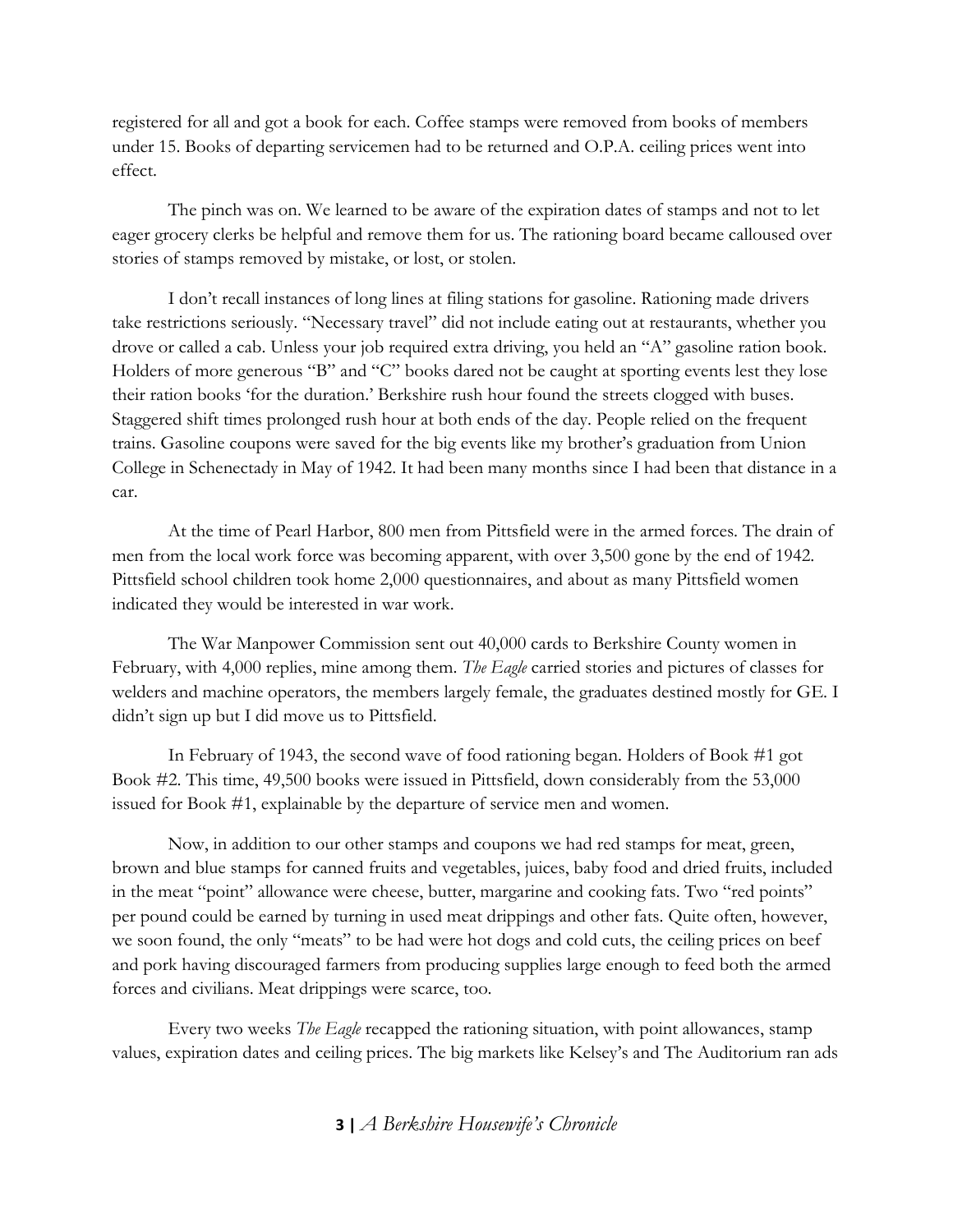which included information like: "Sugar stamp  $# 11$  good for 3 lbs. until  $3/15$ ." I patronized a neighborhood grocer who delivered or sent along my telephoned order. Mr. Storie would volunteer to "let me have" some sugars or other scarce item when we had it, if I had the necessary stamps. This was helpful to me as I began to work six days a week at GE.

When I was hired, I was a typical housewife-turned-warworker. I had no work experience. I had no idea what "Load Ratio" (the department name) meant or what I would be expected to do. I'd been fingerprinted, presumably checked for subversive tendencies, issued an ID badge and hired, along with dozens of other green housewives of all ages and backgrounds. My group was trained to make "cables." This involved placing gray, cloth-covered wires on a large varnished pine table, hooking the wires' terminal circlets to pegs in a precise pattern, then "lacing" the whole together with stout waxed cord. Wearing gloves, we stood in one spot all day, making cables for the Manhattan Project, a rigidly inspected government undertaking of top priority, and, we learned after the war, ultimately responsible for the destruction of Hiroshima and Nagasaki. I still feel that I earned my \$36.00 a week.

Any single working mother today can empathize with my circumstances. Convenience foods scarcely existed. Certainly frozen foods were in their infancy before the war, with very few households taking advantage of freezer lockers, highly advertised as they were. A typical month's supply of canned goods for four, with point values:

| Soup / two cans         | 20 points |
|-------------------------|-----------|
| Baked beans / one can   | 10        |
| Peas / one can          | 16        |
| Corn / one can          | 14        |
| Green beans / one can   | 14        |
| Tomato juice / two cans | 28        |
| Peaches / one can       | 14        |
| Pears / one can         | 14        |
| Cherries / one can      | 14        |
| Prunes / 2 lbs.         | 40        |
| Catsup $/$ 14 oz.       | 8         |
|                         |           |
|                         | 192       |

Devising meals that children were likely to eat was a challenge. We ate lots of soups and puddings and garden produce.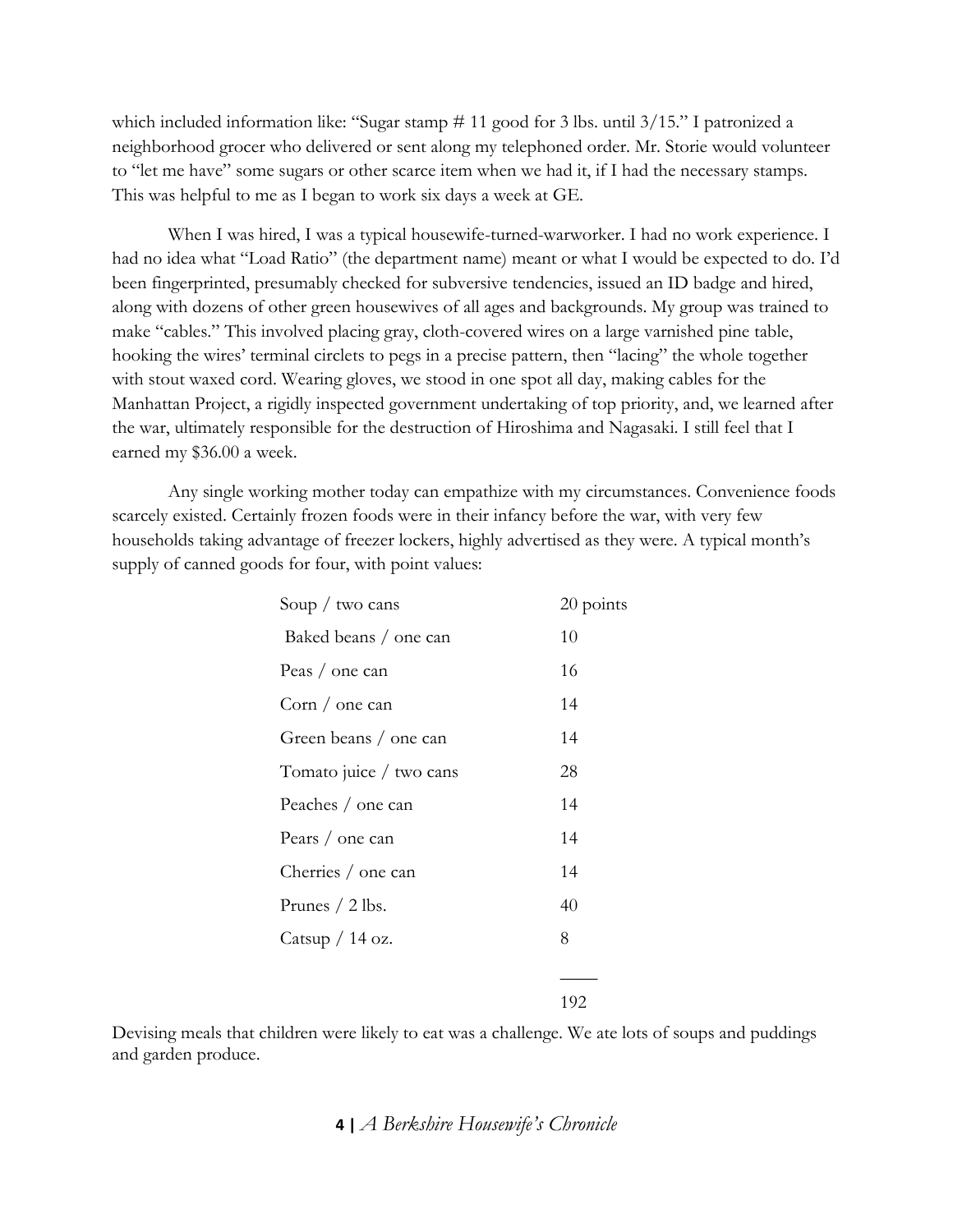Another complication to life was the air raid drills. Chief Air Raid Warden Charles Hodecker spelled out the rules: One long blast meant that cars could proceed on low beams and pedestrians could continue to move; blackout of buildings was to be started immediately. (Wardens pounded on doors and windows yelling "blackout!") Short, quick blasts meant that the street lights would go off. Cars must stop, lights off; pedestrians must take cover. All clear would be indicated by turning on street lights.

These drills usually caught me in the middle of putting the children down for the night. Exhausted from a day's work, many chores yet to be done, I was in no mood to sit in the dark, the children half ready for their bedtime story. I had no blackout curtains and no time to make any.

Clothes were another problem. Three pairs of shoes a year is not an unreasonable allowance for adults but children, a case of the impossible, had it not been for hand-me-downs. In summer, and until it got too cold, women painted their legs with "liquid stockings" because the shiny awfullooking rayon hose wore poorly and were too expensive. Hesitantly, some of us began to wear slacks – to work, that is – and then only if we weren't expecting to make any stops, Slacks for women were just not accepted in Pittsfield – women who wore them were considered more than a little tough. But some of the women who waited a long time for a bus in the sub-zero weather found themselves with bleeding legs needing treatment at the GE infirmary. Grudgingly, slacks were in.

Berkshire Street Railway cut its bus schedule for non-rush hours because of the problems of aging buses, worn tires, and manpower shortages. Chicken became plentiful, and it required no red meat points. Most December activities, like *The Eagle's* Santa Toy Fund, went on as usual, somehow. The Orpheus Choir pleaded for male voices, but with no intention of dropping its annual Christmas production. The Elks managed to put on their minstrel show and the London String Quartet arrived and performed a Beethoven concert just before Christmas. The tinsel may have been dull war stuff and the baubles not quite shiny, but the holiday celebrations were held, perhaps more prayerfully than in past years.

The Berkshires, on Eastern War Time, rang in the New Year of 1944 an hour earlier than states that stayed on Standard Time. Points came off bacon, canned juices and canned vegetables. In the spring, some of us working on the Manhattan Project were sent home for lack of materials or orders. I needed the work but secretly welcomed the chance to go at some badly needed house cleaning. There were rumors that the Germans were being softened up and grumblings about the possibility that the war's end might put an end to overtime.

Then, on June 6<sup>th</sup> we were overwhelmed by the scope of D-Day and proud that a Pittsfield paratrooper, Private Francis A. Rocca, was the second man to land on French soil. In Pittsfield, prayer services were held continuously in the downtown churches from 8:00 a.m. until 5:00 p.m. Quietly, with no air of jubilation, workers dropped in during their lunch hours. It was a time to hold your breath – this could be the beginning of the end of the European war or a terrible disaster. Chief Hodecker had recently warned that no further air raid practice drills would be held. The next alert would signal a real air raid. Seventy men were scheduled to leave for the service that day. Over the next week or two, the extent of the damage to the Germans became apparent, along with sad news of more Berkshire casualties.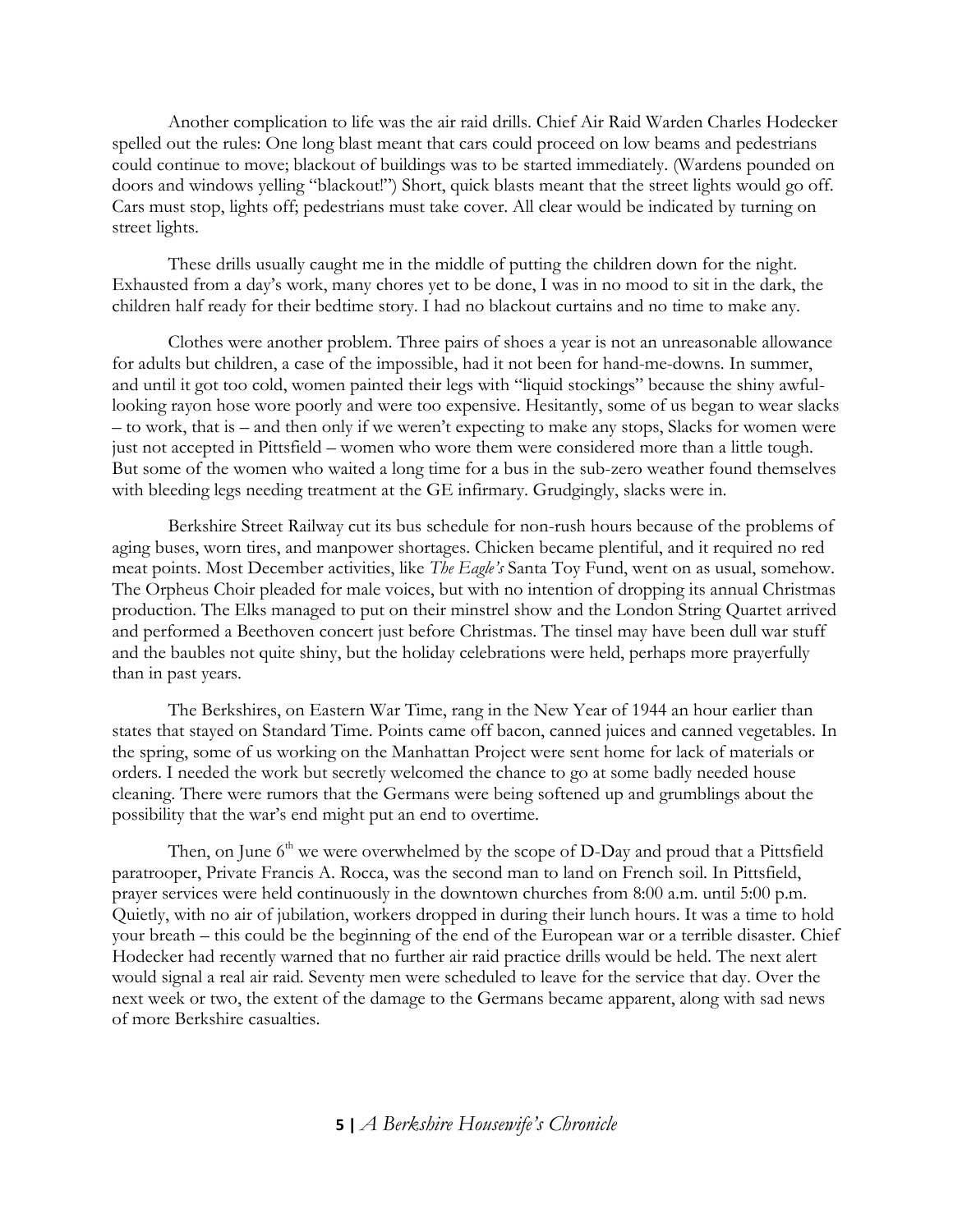Nevertheless, it was a real morale booster when the news came on August  $25<sup>th</sup>$  that Paris had been liberated. It did seem that the war in Europe was winding down. Smith Paper Company in Lee announced its intention to give everyone the day off with all whistles blowing when the end came for the Germans. Yet the war effort went on. *Eagle* newsboys won prizes for selling the most tencent war stamps in the state. Drivers, especially those from out of state, were stopped and made to show their gas ration books. In September, Berkshire County schoolchildren gathered 4,700 bushels of milkweed pods. After drying, they were sent to a life preserver manufacturer in Amherst. Populous Pittsfield gathered the most, but little Sheffield came in second.

In this climate of a war's warning months, even though we were still salvaging paper, tin, cans, and toothpaste tubes, some consumer goods like refrigerators were coming back on the market. Yet peas, asparagus and tomatoes went back on points – we never really knew why. Our county ham radio operators had been trying to form a solid network that would keep us in communication with the East Coast, if invaded. Hampered as they had been by the mountains around, there was cause for celebration when, in March of 1945, their all-out effort succeeded in contacting Boston. If this seems like a puny effort in this age of satellites, it was still a monument to dedication and persistence which marked most of the efforts on the home front.

I recall vividly the sinking feeling I had at the news of Roosevelt's death. He'd been the only president many of us knew as adults. (And who in the world was Harry S. Truman, anyway?) Some people I knew professed a deep distrust and hatred for F.D.R. – he'd "given away" the country to the poor, the allies – but most of us had an abiding respect for his abilities and efforts in pulling us out of a crushing depression and starving off our entry into the war until we could prepare. Now we had the feeling that a bulwark was gone, that our new president would flounder at his formidable assignment.

Soon afterward, one bright May day as I walked up South Street. The air was filled with the sound of church bells and sirens. Factory whistles began to blow helped along by the horns of motorists. People poured out of stores and other buildings while the air raid siren blew continuously, starting at 9:50. Finally Mayor James Fallon begged that it be silenced at 10:30. Some stores, England Brothers among the first, and some offices closed for the day. Others waited for the official proclamation from President Truman. The bells of the First Congregational Church on Park Square kept ringing as workers finally filed back into City Hall next door. Chimes at the First Baptist Church on South Street played "America," scarcely recognizable in the general cacophony. Schools officially remained in session but held assemblies to mark to occasion. (There were a remarkable number of very young people milling around North Street, however.) When The Berkshire Evening Eagle came out we learned that the next day would be officially declared *VE Day*.

When the excitement cooled, we knew that nothing had really changed here at home. We still had what was now referred to as "the second half" of the war to get through. We had no way of knowing how soon we would learn of the twin horrors of Hiroshima and Nagasaki. There seemed not to be many of us then who were horrified. Those of us who were shocked and ashamed of this massacre of civilians soon learned not to express those feelings indiscriminately. There was a savage